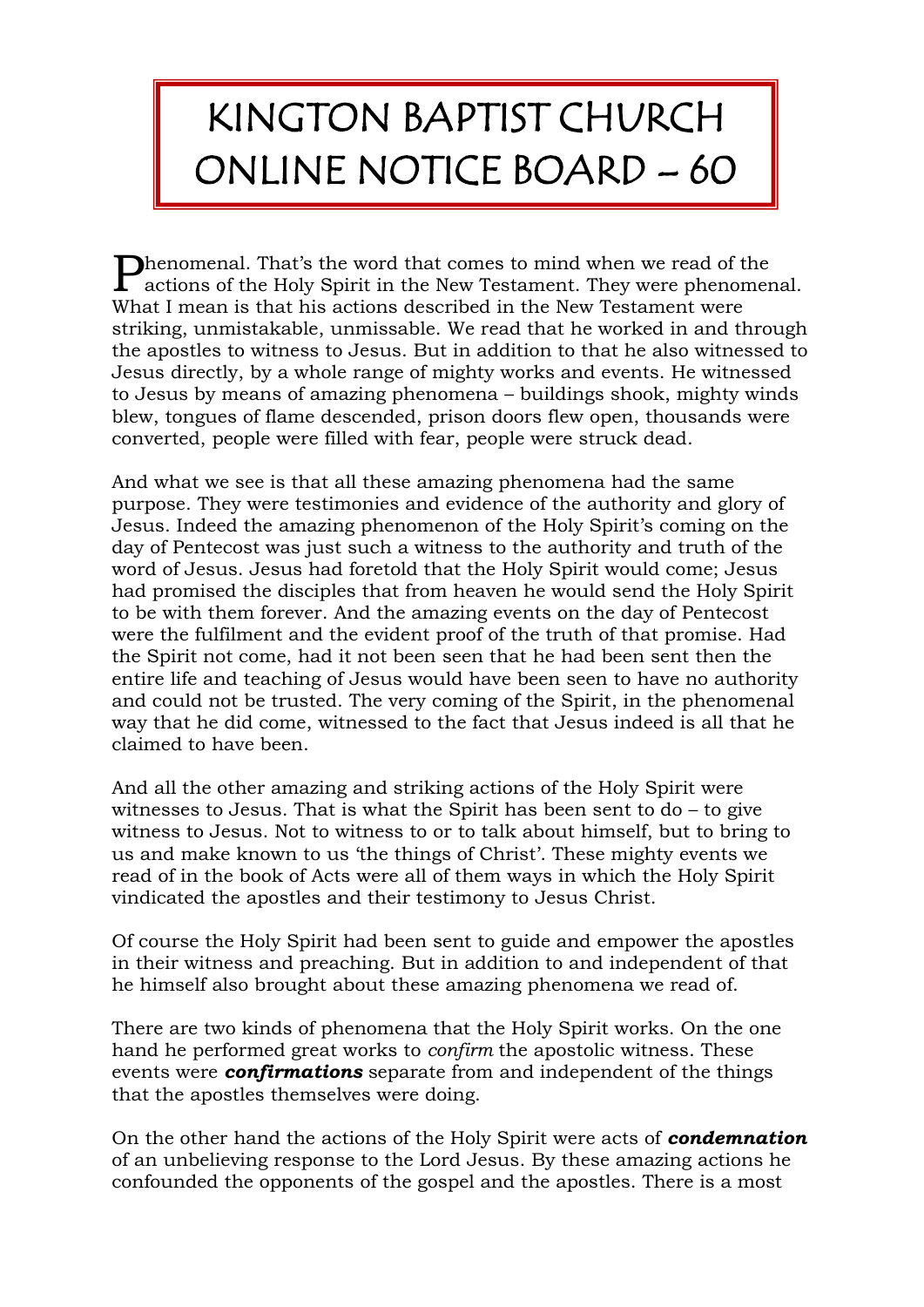striking case of this in Acts chapter 5. These two people, Ananias and Sapphira, had attempted to deceive the Holy Spirit and were instantly struck dead. Of course those looking on had no understanding of what had happened. But they saw this dreadful and remarkable phenomenon. It exposed the treachery of these two people. But that it was the judgment of God, the action of the Holy Spirit, wasn't recognised. And there is a reason for this – it is that the Holy Spirit does not draw attention to himself. He authenticates the gospel and he glorifies Jesus. And that was precisely what happened here. Following this event people came to see that these great phenomena were a testimony to the fact that Jesus had risen, and that these men and women who were witness to him were filled with a remarkable and unmistakable power and authority.

And so it has been down through all the centuries since then. On the one hand the Holy Spirit authenticates, vindicates and confirms the gospel by *revival.* On the other hand he authenticates the gospel by bringing about terrible acts of judgment. We are warned that these events will occur when men and women reject the gospel and react to Jesus with scorn and ridicule.

These acts of judgment always have the intention of brining men and women to their senses, to repentance and faith. Their purpose is to bring us to that place where the prodigal son eventually got to. Their purpose is so that men and women will 'come to themselves and say I will go to my Father and say that I have sinned…'

These are the very phenomena we read of in Revelation chapters 9 and 16. After appalling acts of judgment on a global scale, we read that those who suffered these things still refused to 'repent and give God glory'. It was exactly the same when Jesus looked out over Jerusalem, he foresaw the terrible destruction that would befall that city, and he burst into tears: *'If you had only recognized the things that make for peace! But now they are hidden from your eyes. Your enemies will surround you; they will crush you to the ground … because you did not recognize that God had visited you'.*

And so it is today. The world is experiencing these very same phenomena. Indeed in an unprecedented way the world is undergoing the consequences of its rebellion and rejection of God and the Saviour he has sent and the continuing testimony that the Holy Spirit gives to Christ. The ultimate purpose of these disasters and catastrophes is to prove to us our inability through human means to solve the problems of humanity, the problem of human sin and guilt. The purpose of these upheavals is to make clear our inability and our need so that we call out to the one and the only one who can save us, not merely from the catastrophes of this life but from the infinitely greater catastrophe of final condemnation. We have become proud and confident of our human abilities. We hear such claims as 'science will save us'. How foolish. Man thinks he has the answer for everything, but he has an answer for nothing that truly matters: famine, war, disease, guilty conscience, sin, death and judgment.